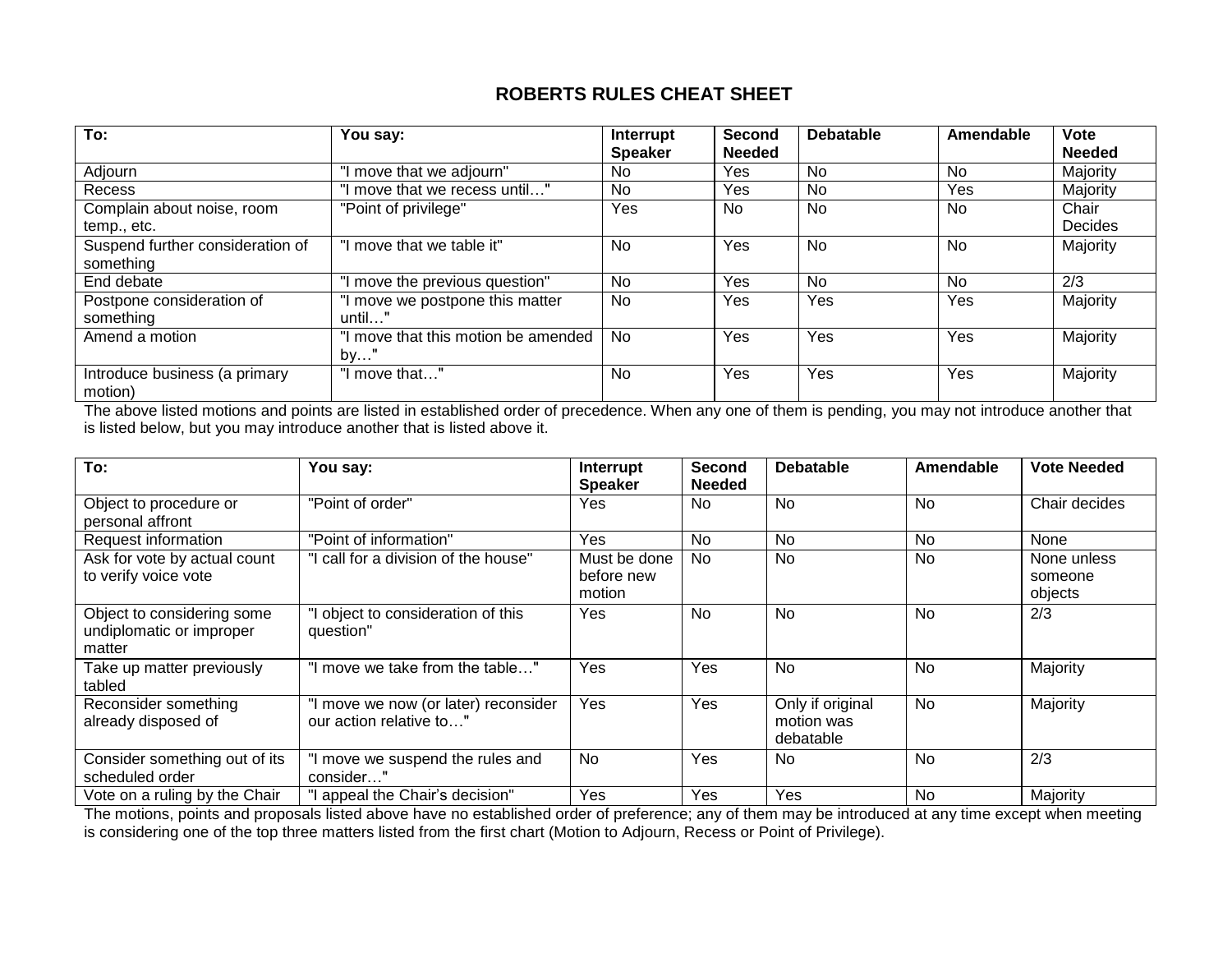# **PROCEDURE FOR HANDLING A MAIN MOTION**

**NOTE:** Nothing goes to discussion without a motion being on the floor.

#### **Obtaining and assigning the floor**

A member raises hand when no one else has the floor

• The chair recognizes the member by name

## **How the Motion is Brought Before the Assembly**

- The member makes the motion: *I move that (or "to")* ... and resumes his seat.
- Another member seconds the motion: *I second the motion* or *I second it* or *second*.
- The chair states the motion: *It is moved and seconded that ... Are you ready for the question?*

#### **Consideration of the Motion**

- 1. Members can debate the motion.
- 2. Before speaking in debate, members obtain the floor.
- 3. The maker of the motion has first right to the floor if he claims it properly
- 4. Debate must be confined to the merits of the motion.
- 5. Debate can be closed only by order of the assembly (2/3 vote) or by the chair if no one seeks the floor for further debate.

#### **The chair puts the motion to a vote**

- 1. The chair asks: *Are you ready for the question?* If no one rises to claim the floor, the chair proceeds to take the vote.
- 2. The chair says: *The question is on the adoption of the motion that ... As many as are in favor, say 'Aye'.* (Pause for response.) *Those opposed, say 'Nay'*. (Pause for response.) *Those abstained please say 'Aye'.*

#### **The chair announces the result of the vote.**

- 1. *The ayes have it, the motion carries, and* ... (indicating the effect of the vote) or
- *2. The nays have it and the motion fails*

#### **WHEN DEBATING YOUR MOTIONS**

- 1. Listen to the other side
- 2. Focus on issues, not personalities
- 3. Avoid questioning motives
- 4. Be polite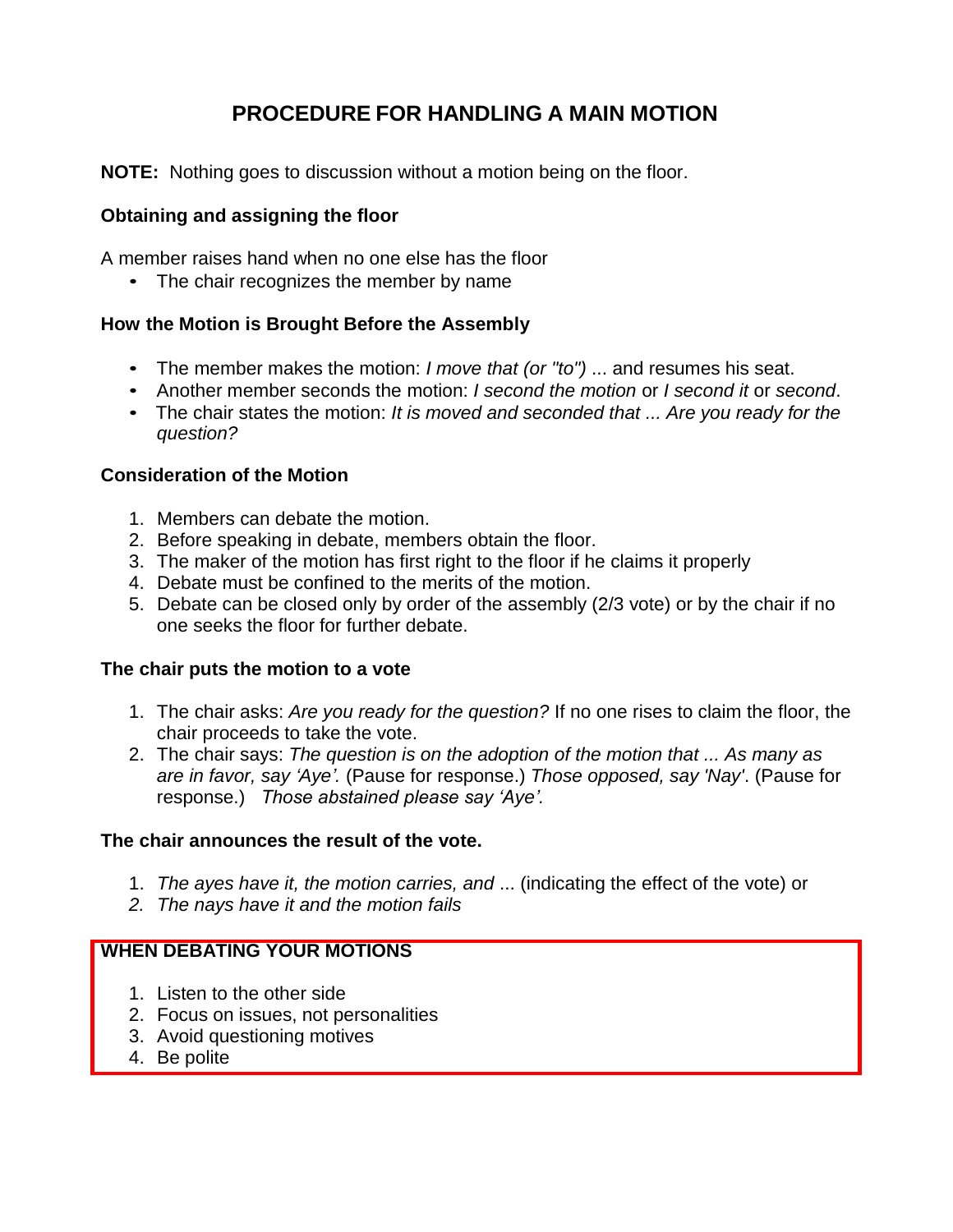# **HOW TO ACCOMPLISH WHAT YOU WANT TO DO IN MEETINGS**

## **MAIN MOTION**

You want to propose a new idea or action for the group.

- After recognition, make a main motion.
- Member: "Madame Chairman, I move that \_\_\_\_\_\_\_\_\_."

# **AMENDING A MOTION**

You want to change some of the wording that is being discussed.

- After recognition, "Madame Chairman, I move that the motion be amended by adding the following words \_\_\_\_\_\_\_\_
- After recognition, "Madame Chairman, I move that the motion be amended by striking out the following words ."
- After recognition, "Madame Chairman, I move that the motion be amended by striking out the following words, \_\_\_\_\_\_\_\_\_, and adding in their place the following  $words$   $"$

# **REFER TO A COMMITTEE**

You feel that an idea or proposal being discussed needs more study and investigation.

• After recognition, "Madame Chairman, I move that the question be referred to a committee made up of members Smith, Jones and Brown."

## **POSTPONE DEFINITELY**

You want the membership to have more time to consider the question under discussion and you want to postpone it to a definite time or day, and have it come up for further consideration.

• After recognition, "Madame Chairman, I move to postpone the question until ."

# **PREVIOUS QUESTION**

You think discussion has gone on for too long and you want to stop discussion and vote.

• After recognition, "Madam President, I move the previous question."

## **LIMIT DEBATE**

You think discussion is getting long, but you want to give a reasonable length of time for consideration of the question.

• After recognition, "Madam President, I move to limit discussion to two minutes per speaker."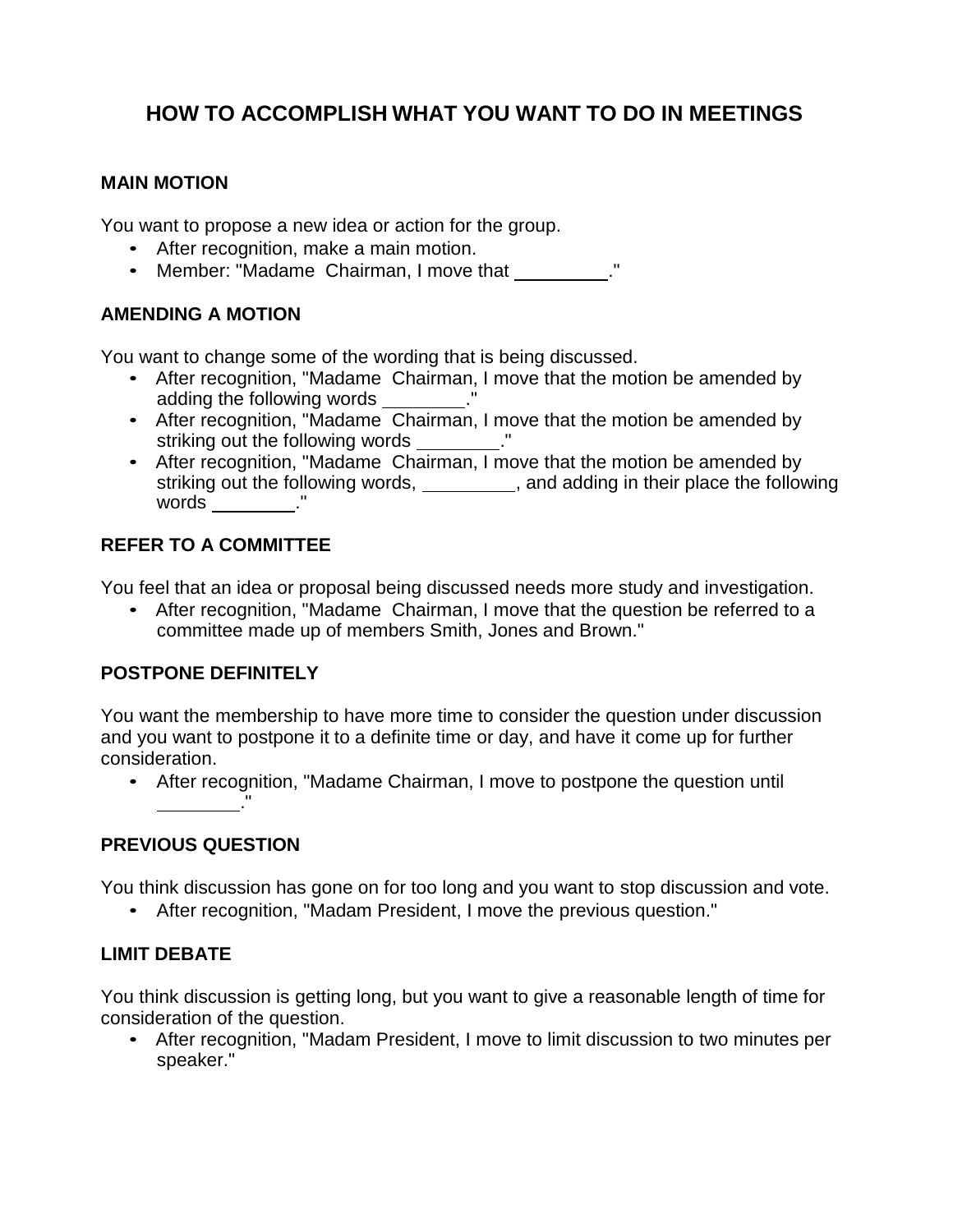## **POSTPONE INDEFINITELY**

You want to kill a motion that is being discussed.

• After recognition, "Madam Moderator, I move to postpone the question indefinitely."

## **POSTPONE INDEFINITELY**

You are against a motion just proposed and want to learn who is for and who is against the motion.

• After recognition, "Madame President, I move to postpone the motion indefinitely."

# **RECESS**

You want to take a break for a while.

• After recognition, "Madame Moderator, I move to recess for ten minutes."

# **ADJOURNMENT**

You want the meeting to end.

• After recognition, "Madame Chairman, I move to adjourn."

## **PERMISSION TO WITHDRAW A MOTION**

You have made a motion and after discussion, are sorry you made it.

• After recognition, "Madam President, I ask permission to withdraw my motion."

# **CALL FOR ORDERS OF THE DAY**

At the beginning of the meeting, the agenda was adopted. The chairman is not following the order of the approved agenda.

• Without recognition, "Call for orders of the day."

# **SUSPENDING THE RULES**

The agenda has been approved and as the meeting progressed, it became obvious that an item you are interested in will not come up before adjournment.

• After recognition, "Madam Chairman, I move to suspend the rules and move item 5 to position 2."

# **POINT OF PERSONAL PRIVILEGE**

The noise outside the meeting has become so great that you are having trouble hearing.

- Without recognition, "Point of personal privilege."
- Chairman: "State your point."
- Member: "There is too much noise, I can't hear."